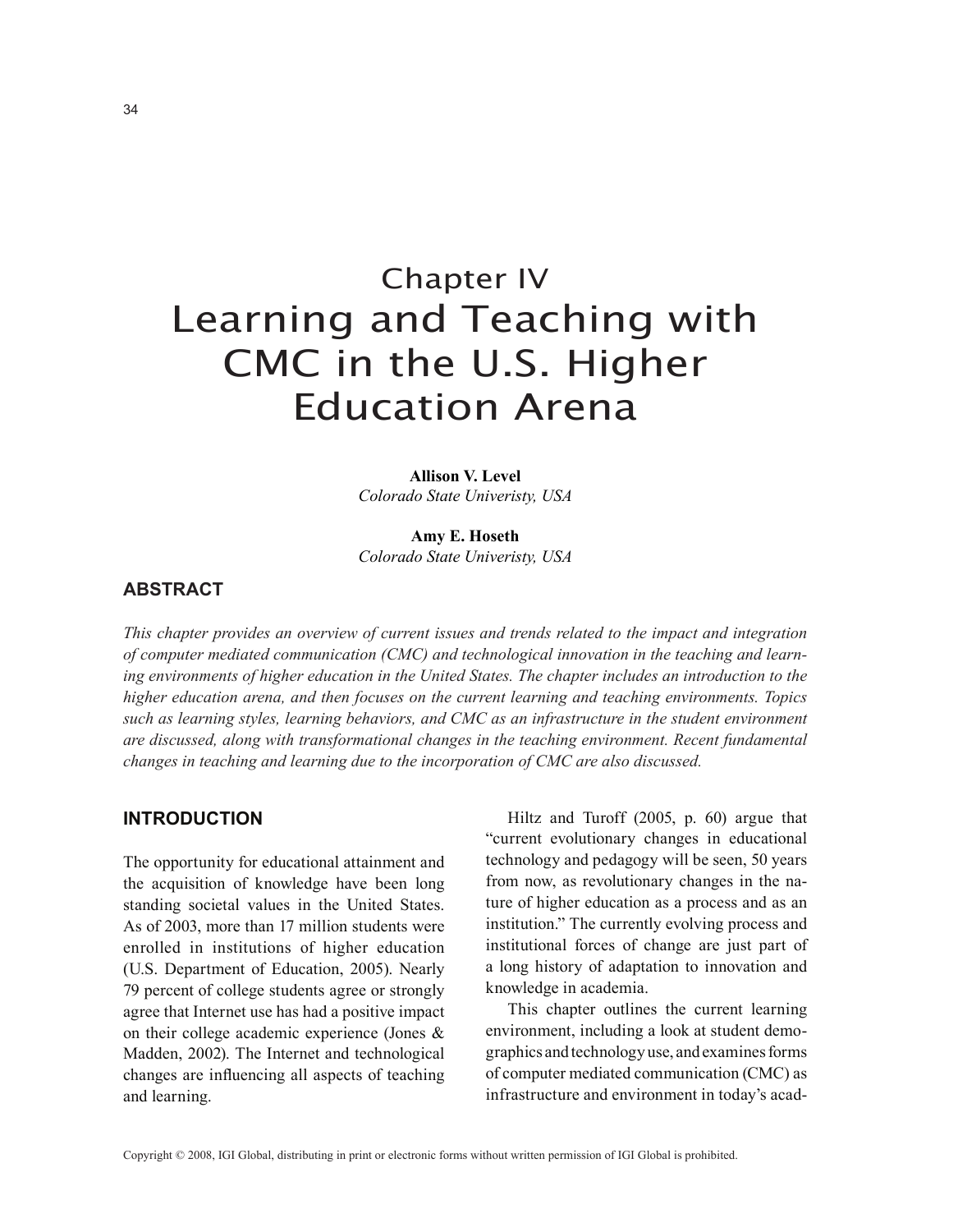emy. Although the chapter focuses on the United States, the literature runs deep with articles and research about CMC models and teaching experiences from Australia, Europe, Asia, and elsewhere around the world. The global village is a physical and virtual reality**.**

The chapter also explores the learning styles, learning behaviors, and learning expectations of today's net generation students. Final sections present information on the teaching environment and how CMC is affecting teaching behaviors, along with concluding remarks on academies leading change for the future.

# **OVERVIEW OF HIGHER eDUCATION IN THE UNITED STATES**

Higher education has been a focal point of society in the United States for over a century. During this time, transitional points have shifted the direction of teaching and learning. Early institutions had a relatively small number of students, generally from elite families, and were focused on learning for religious pursuits**.** For example, Harvard College was founded in 1636 to provide a supply of clergy that Puritans expected would benefit all (Boyer, 1990). Goodchild (2002) identified the purpose of the colonial colleges as "preparing men for ministering to their own community and educating the colonists to become a 'lettered' people" (p. 320). Higher education, in its many iterations over the years, has provided for educational, research, and service contributions to the nation.

Since the mid-1800s, the focus of higher education has consistently moved from educating a select few to educating the many. The Morrill Act of 1862 gave federal land to the states, with proceeds from the sale of that land supporting liberal arts education and vocational training to support the agricultural and mechanical revolutions. In 1887, the Hatch Act expanded learning to farmers by supporting university-sponsored

agricultural experiment stations (Boyer, 1990). The appointment of a Presidential Commission on Higher Education in 1947 by Harry Truman further moved higher education from an elite structure to a mass system. The rise of the Internet and the World Wide Web at the end of the 20<sup>th</sup> century has provided a tipping point for perhaps the most massive shift in higher education, from strictly "brick and mortar" universities to "brick or click" institutions.

Although this chapter will not focus on the for-profit sector, organizations such as the University of Phoenix, are also driving the availability of online classes with sophisticated educational services (Dunderstadt, 2002). The growth in forprofit universities and their educational models spark debate. An article in the *New York Times*  noted that,

*The University of Phoenix became the nation's largest private university by delivering high profits to investors and a solid, albeit low-overhead, education to midcareer workers seeking college degrees. But its reputation is fraying as prominent educators, students and some of its own former administrators say the relentless pressure for higher profits, at a university that gets more federal student financial aid than any other, has eroded academic quality.* (Dillon, 2007, p. 1)

In a response, the institution's president stated that "the University of Phoenix… has become the largest private university in the United States by successfully serving the educational needs of more than 600,000 current students and graduates, many of whom were ignored or excluded by traditional colleges and universities" (Pepicello, 2007, p. 11)**.** 

Howard-Vital (2006) and others suggest that, at the very least, some characteristics of these for-profit institutions may be worth modeling by traditional colleges and universities—in particular the speed and ease with which they enable a diverse array of students to earn degrees, often